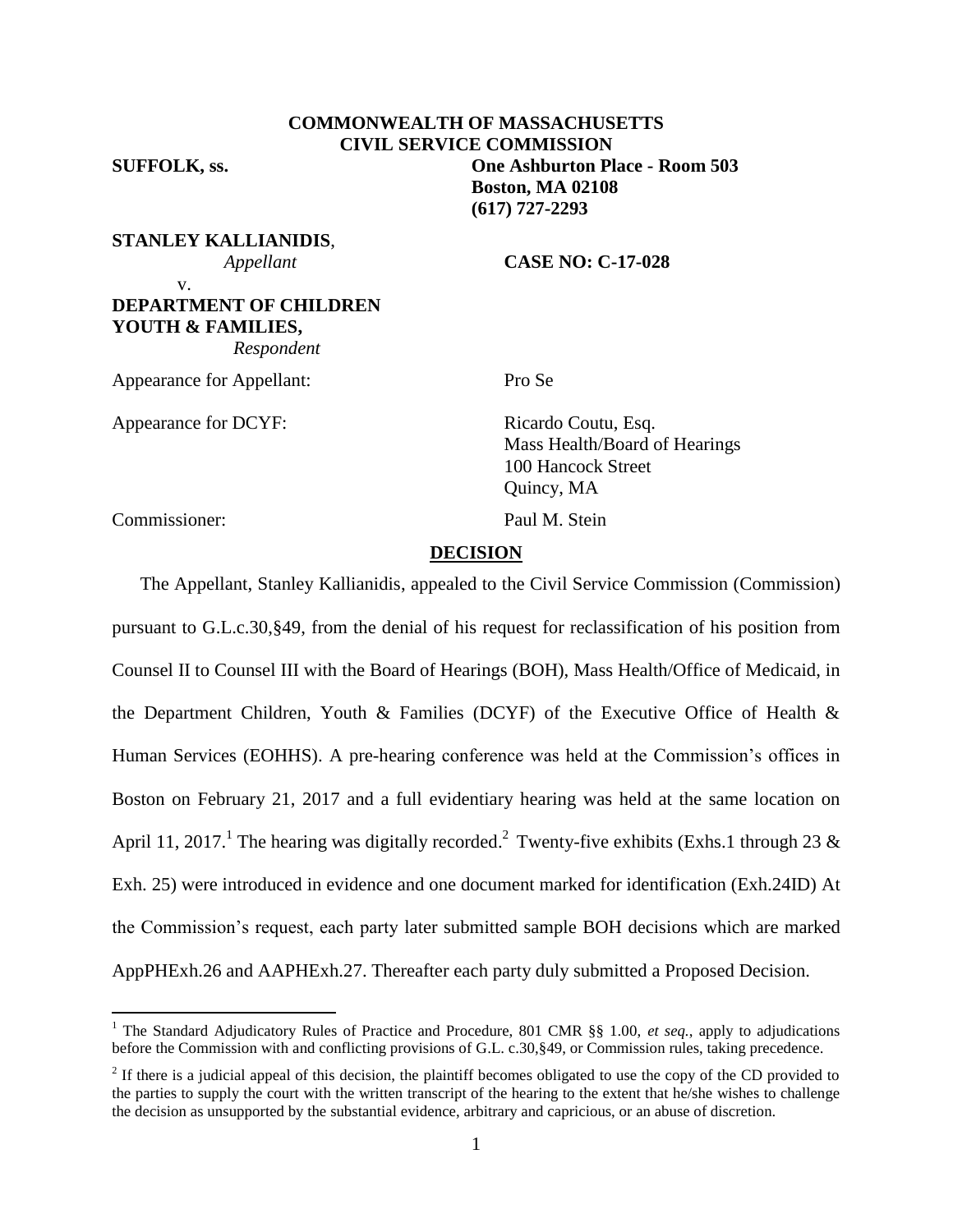## **FINDINGS OF FACT**

Based on the Exhibits entered into evidence and the testimony of the following witnesses:

## *Called by EOHHS*:

 $\overline{a}$ 

- Kim Larkin, Esq., Director, BOH
- Melanie Gurliaccio, Manager, EOHHS Employment & Staffing Unit

### *Called by the Appellant:*

Stanley Kallianidis, Esq., BOH Counsel II, Appellant

and taking administrative notice of all matters filed in the case, pertinent law and reasonable inferences from the credible evidence, a preponderance of evidence establishes these facts:

1. The Appellant, Stanley Kallianidis, currently holds the position of Counsel II with the Board of Hearings (BOH), a division of the MassHealth Office of Medicaid, Department of Children, Youth & Families (CYF), an agency that falls under the umbrella of the Executive Office of Health & Human Services (EOHHS). (*Exhs. 3, 9 through 11, 13 & 25*)

2. Atty. Kalianidis began working as a Hearing Officer with the precursor to MassHealth in 1992, initially as a "contract" employee and, since 1998, in the position of Counsel II. He is the longest-serving Counsel II among the current BOH staff. (*Exh.13; Testimony of Appellant)*

3. Atty. Kallianidis is one of approximately 24 BOH staff, of which approximately 15 are Counsel IIs who serve as BOH hearing officers. All BOH Counsel IIs, as well as the approximately 8 other administrative staff, report to the BOH Director, currently Kim Larkin. (*Exhs. 9 through 11, 13 & 25; Testimony of Appellant & Larkin*)

4. BOH Counsel IIs serve as impartial hearing officers who preside over and decide<sup>3</sup> adjudicatory hearings in administrative agency appeals for review of action or inaction by MassHealth, as assigned to them by the BOH Director. Appeals involve such issues as denial or

<sup>&</sup>lt;sup>3</sup> Technically, eligibility issues and nursing home discharges/transfers are conducted under MassHealth's "Fair Hearing Rules", 130 CMR 610 et seq, and Decisions are approved by the BOH Director. Adjudicatory hearings brought by providers are conducted under the Standard Rules of Adjudicatory Practice & Procedure, 801 CMR 1.00 et seq. and BOH Hearing Officers produce a "Proposed Decision" that is formally issued by the Director of the Office of Medicaid. (*Exhs.9, 10, 19 & 25; AppPHExh.26 & AAPHExh.27; Testimony of Appellant & Larkin*)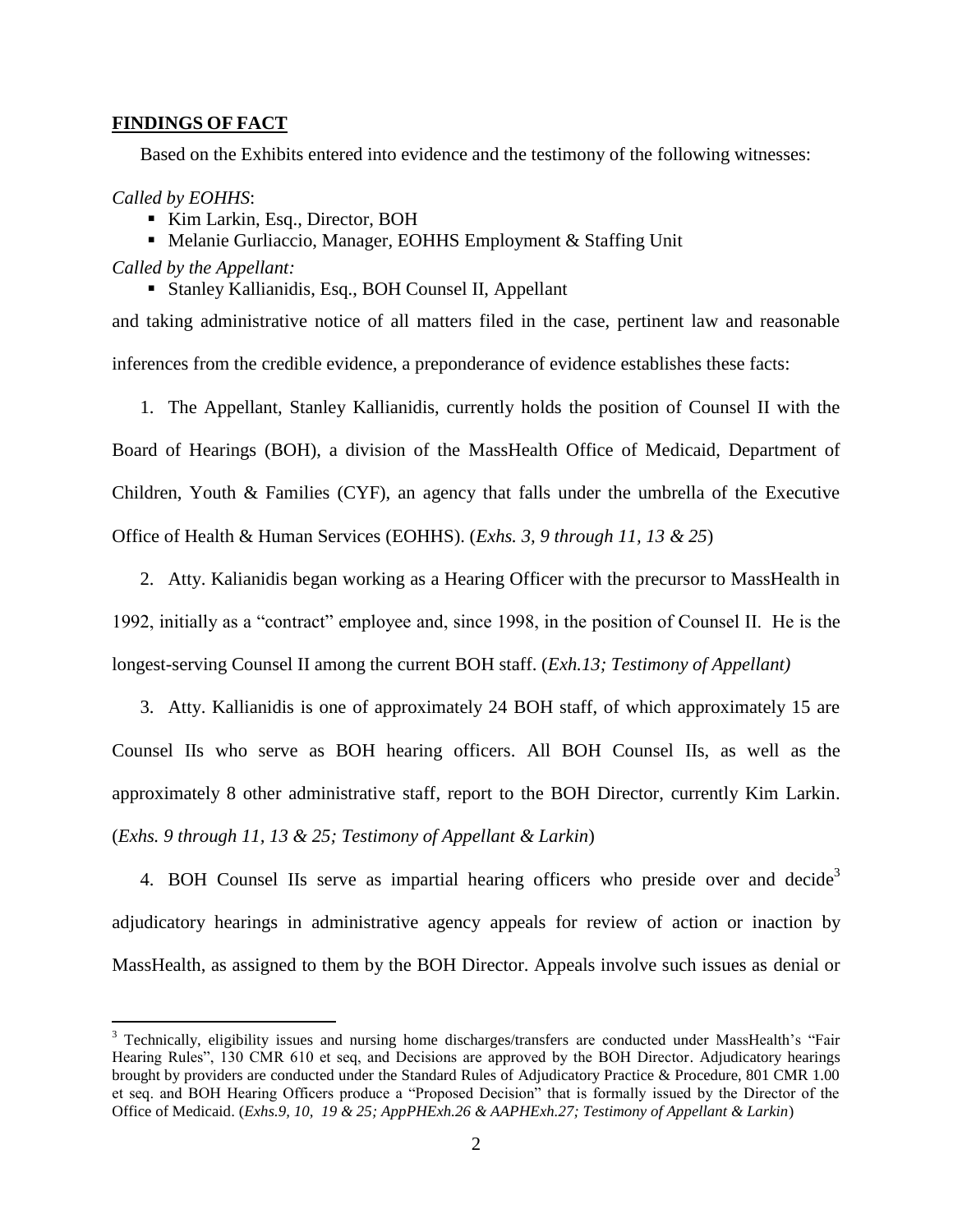limiting the amount of an applicant's eligibility for health care insurance subsidies based on the level of qualifying income and assets, review of nursing home residents' discharges or transfers, and provider challenges to overpayment claims and denials of reimbursement for service. (*Exhs.9, 10, 13 & 25; AppPHExh.26 & AAPHExh.27; Testimony of Appellant & Larkin*)

5. The BOH received approximately 28,000 appeals each year, of which most are processed under the BOH "fair hearing" rules – promulgated to comply with federal mandates – brought by individuals, about 80% of which involve disputes over their eligibility for benefits. Nursing home discharge appeals are also handled in this manner. The bulk of these appeals include relatively routine issues focusing on an applicant/member's income that are frequently resolved without hearing or through a brief hearing (usually an hour or less) after which the Hearing Officer prepares and issues a final Decision, which is subject to judicial review under Chapter 30A. *(Exh. 1, AppPHExh. 26, AAPHExh.27; Testimony of Appellant & Larkin*)

6. A growing number of the "fair hearing" appeals involve claims for eligibility and/or reimbursement of an elderly MassHealth/Medicaid applicant who is seeking reimbursement for long-term care services. These "elder law" cases require a more complex inquiry into the applicant's assets, in addition to income, with special rules about how assets are counted in determining if a person qualifies for Medicaid/Mass Health benefits, such as, a "look back" period for assets transferred within the past five years, assets placed in trust or held by family members. These cases require an understanding of both the Medicaid/MassHealth law and regulations as well as an understanding of the developing body of "elder law". Due to the highstakes nature of these cases, and the unsettled nature of the interface between Medicaid/Mass Health law and regulations and the developing body of "elder law", appellants in long-term care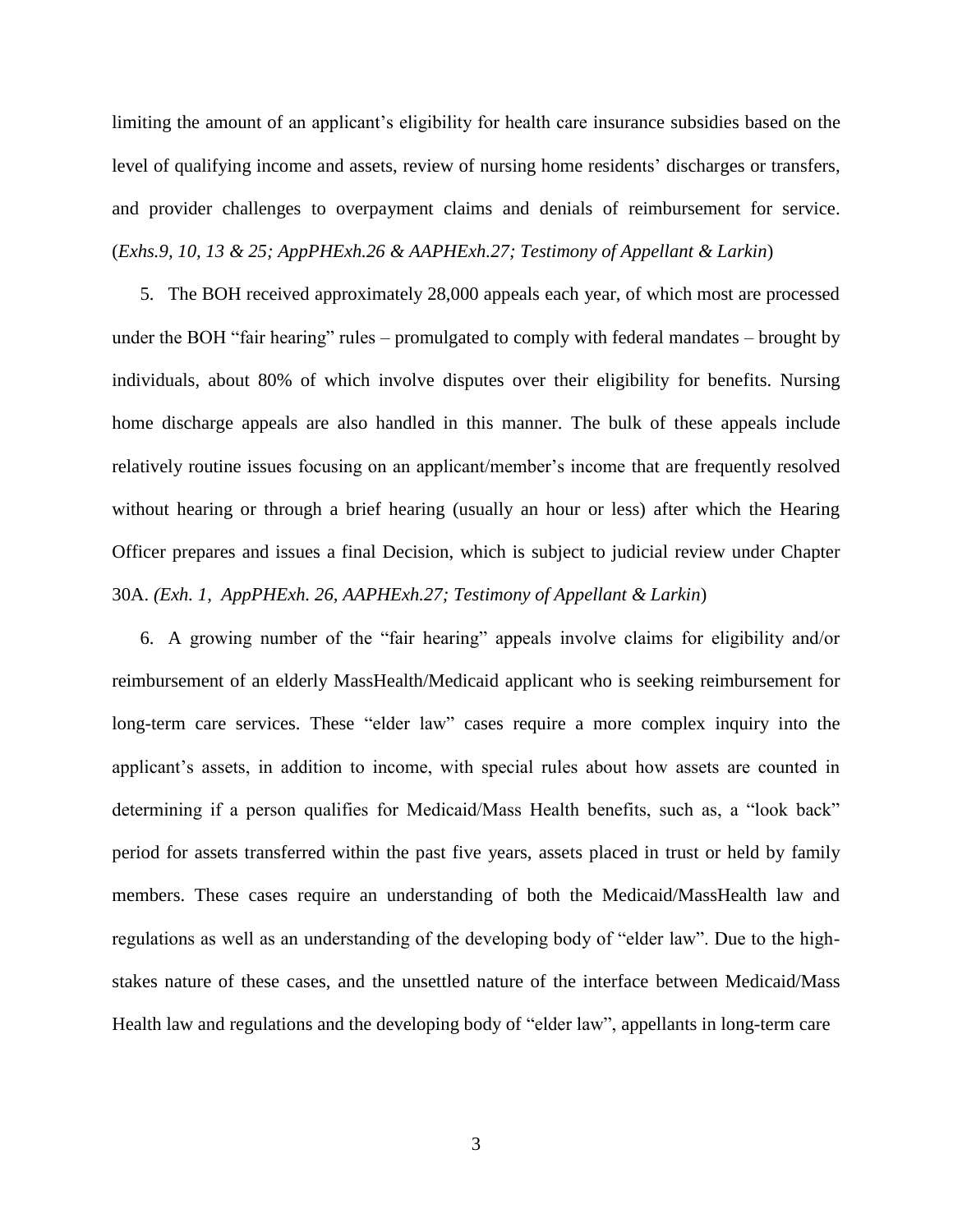appeals usually retain counsel. These cases have been the subject of considerable dispute, both within the BOH and in judicial appeals. (*AppPHEhc.26; AAPHExh.27; Testimony of Appellant*) 4

7. The BOH also receives several hundred appeals each year from providers, contesting decisions that deny reimbursement, bar them as authorized providers to Medicaid/MassHealth member or dispute findings by the State Auditor that the provider received overpayments. These "provider appeals" are handled under the Standard Rules of Adjudicatory Practice and Procedure, 801 CMR 1.01 (Formal Rules). Pursuant to those rules, the BOH hearing officer produces a "Proposed Decision", which is formally approved by the Director of Medicaid, an Assistant Secretary in EOHHS, subject to further judicial review under chapter 30A. Depending on the number of issues presented, provider appeals will be scheduled for one day of hearing or more. The longest provider appeal (handled by Mr. Kallianidis) was a multi-issue appeal that took 21 hearing days over the span of a year. (*App.Exh.26; Testimony of Appellant & Larkin*)

8. Director Larkin assigns cases to the BOH hearing officers based on a number of criteria. For example, Mr. Kallianidis resides in close proximity to Taunton, which is one of the six sites at which BOH holds hearings, so that factor is, in part, the reason he mostly handles cases that are heard in Taunton. (*Testimony of Appellant & Larkin*).

9. The principal basis for Director Larkin's case assignment is "issue driven". She will assign newly hired Counsel IIs to the most routine eligibility cases, initially partnering then with a senior Counsel II. After a year or two of experience, Counsel IIs may begin to hear the less complex provider appeals. Because the "elder law" cases are often the most complex, and often involve new, unsettled legal issues, Director Larkin assigns those case to one of her "five or six"

 $\overline{a}$ 

<sup>&</sup>lt;sup>4</sup> See generally, Daley v. Secretary of EOHHS, 477 Mass. 188 (2017) (reversing BOH decision that retention of applicant's right to live in her home rendered the equity in the home a "countable" asset in determining Medicaid eligibility; Heyn v. Director of Office of Medicaid, 86 Mass.App.Ct. 312 (overturning BOH decision that assets in a self-settled irrevocable intervivos trust should be as available for payment of nursing home expenses and render the plaintiff ineligible for Medicaid benefits).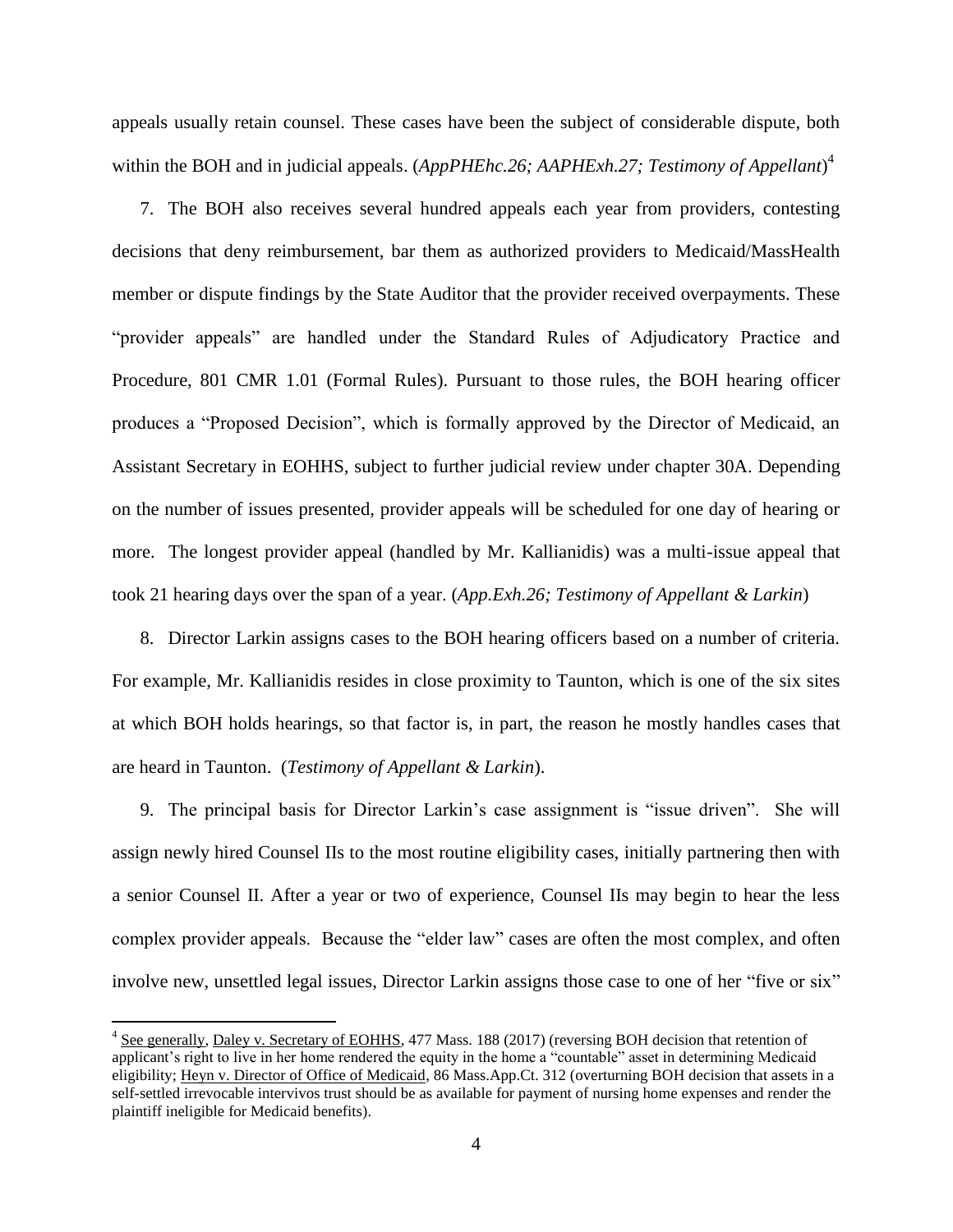most senior Counsel IIs, of which Atty. Kallianidis is one. She also considers "judicial temperament", as some cases, nursing home discharges, for example, may involve "heated" disputes that are more suited to the "style" of specific hearing officers. ( *Testimony of Larkin*)

10. Director Larkin considers Atty. Kallianidis (along with his four or five senior peers) a "statewide or agency expert on a specific aspect of the law". Atty. Kallianidis now devotes over half of his time handling "elder law" cases. He agrees that he is "not the only one doing what I do" and that other Counsel IIs "do similar things to what I do." (*Testimony of Appellant & Larkin*)

11. In August 2013, pursuant to a Memorandum of Agreement between the Massachusetts Human Resources Division (HRD) and SEIU/NAGE, HRD promulgated a revised Classification Specification for the Counsel Series, which expanded the series to add a third level, Counsel III, to the existing two levels, Counsel I and Counsel II. (*Exhs. 15 & 18*) 5

12. In November 2014, Atty. Kallianidis, acting pursuant to G.L.c.30,§49, sought a reclassification of his position with BOH from Counsel II to the newly created Counsel III level. (*Exhs. 12 through 15 & 16; Testimony of Appellant*)

13. After review by the EOHHS human resources personnel, the EOHHS Planning and Staffing Manager, Erin Geoghegan, informed Atty. Kallianidis that his reclassification request was denied. (*Exh. 6 through 8; Testimony of Geoghegan*)

 $\overline{a}$ 

 $5$  The Memorandum of Agreement is not in evidence. Director Larkin was not a party to the negotiations that produced the Memorandum of Agreement or the new Counsel Series Class Specifications. At the time of the Commission hearing she had received limited direction from HRD about the revisions and professed to be somewhat still at a "loss" to know how they should be applied to the BOH in general and to Atty. Kallianidis, in particular. (*Testimony of Larkin*) Atty. Kallianidis produced an excerpt from the SEIU/NAGE website that distinguished the new Counsel III job title as a person with a "high level of expertise", the Counsel II as the "journeyman level" in the series and Counsel I as the "entry-level, attorney in "training". (*Exhs. 20 & 23; Testimony of Appellant*) I have taken account of SEIU/NAGE's notions; they do not carry as significant weight with the Commission as the letter of the Classification Specification itself..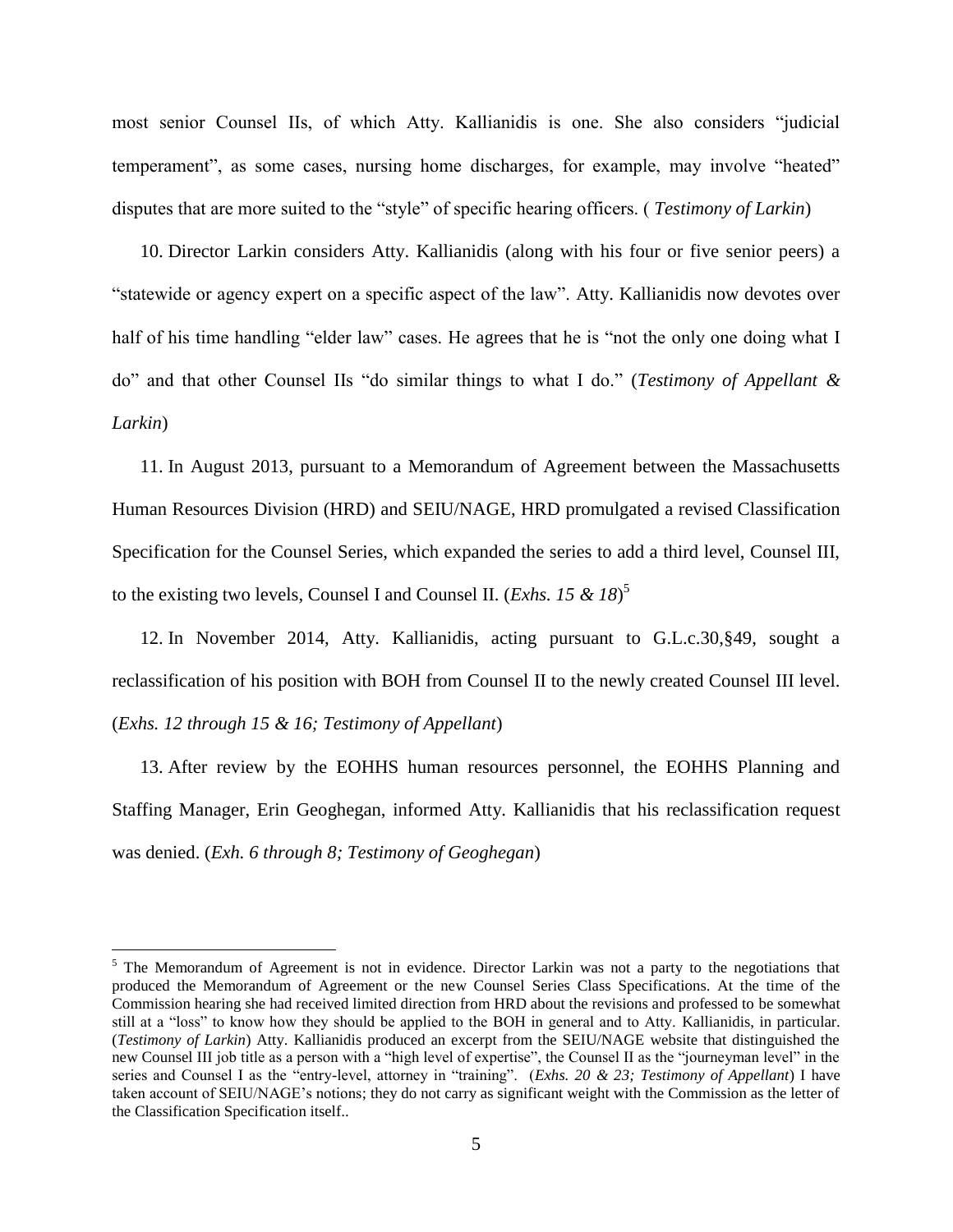14. Atty. Kallianidis duly appealed the EOHHS denial to HRD which conducted a classification appeal hearing on June 19, 2015. (*Exh. 5*)

15. By letter dated January 24, 2017 [not a typo], HRD informed Atty. Kallianidis that the decision to deny his reclassification request was affirmed. *(Exh. 4*)

# **APPLICABLE CIVIL SERVICE LAW**

G.L.c.30, §49 provides:

Any manager or employee of the commonwealth objecting to any provision of the classification affecting his office or position may appeal in writing to the personnel administrator. . . Any manager or employee or group of employees further aggrieved after appeal to the personnel administrator may appeal to the civil service commission. Said commission shall hear all appeals as if said appeals were originally entered before it. If said commission finds that the office or position of the person appealing warrants a different position reallocation . . . it shall be effective as of the date of appeal . . .

"The determining factor of a reclassification is the distribution of time that an individual spends

performing the function of a job classification." Roscoe v. Department of Environmental Protection, 15 MCSR 47 (2002). As a general rule, an employee must establish that she is performing duties encompassed within the higher level position the majority (i.e., at least 50% or more) of the time. See, e.g., Pellegrino v. Department of State Police, 18 MCSR 261 (2005) (at least 51%); Morawski v. Department of Revenue, 14 MCSR 188 (2001) (more than 50%); Madison v. Department of Public Health, 12 MCSR 49 (1999) (at least 50%); Kennedy v. Holyoke Community College, 11 MCSR 302 (1998) (at least 50%).

Because of its unique structure as compared with other civil service class specifications, however, the Commission has used a somewhat different approach to requests for reclassification of attorneys under the 2013 revision of the Counsel Series Class Specifications. In Thomson v. Division of Insurance., 29 MCSR 585 (2016), the first appeal to come before the Commission under the 2013 Class Specifications, the Commission approved reclassification of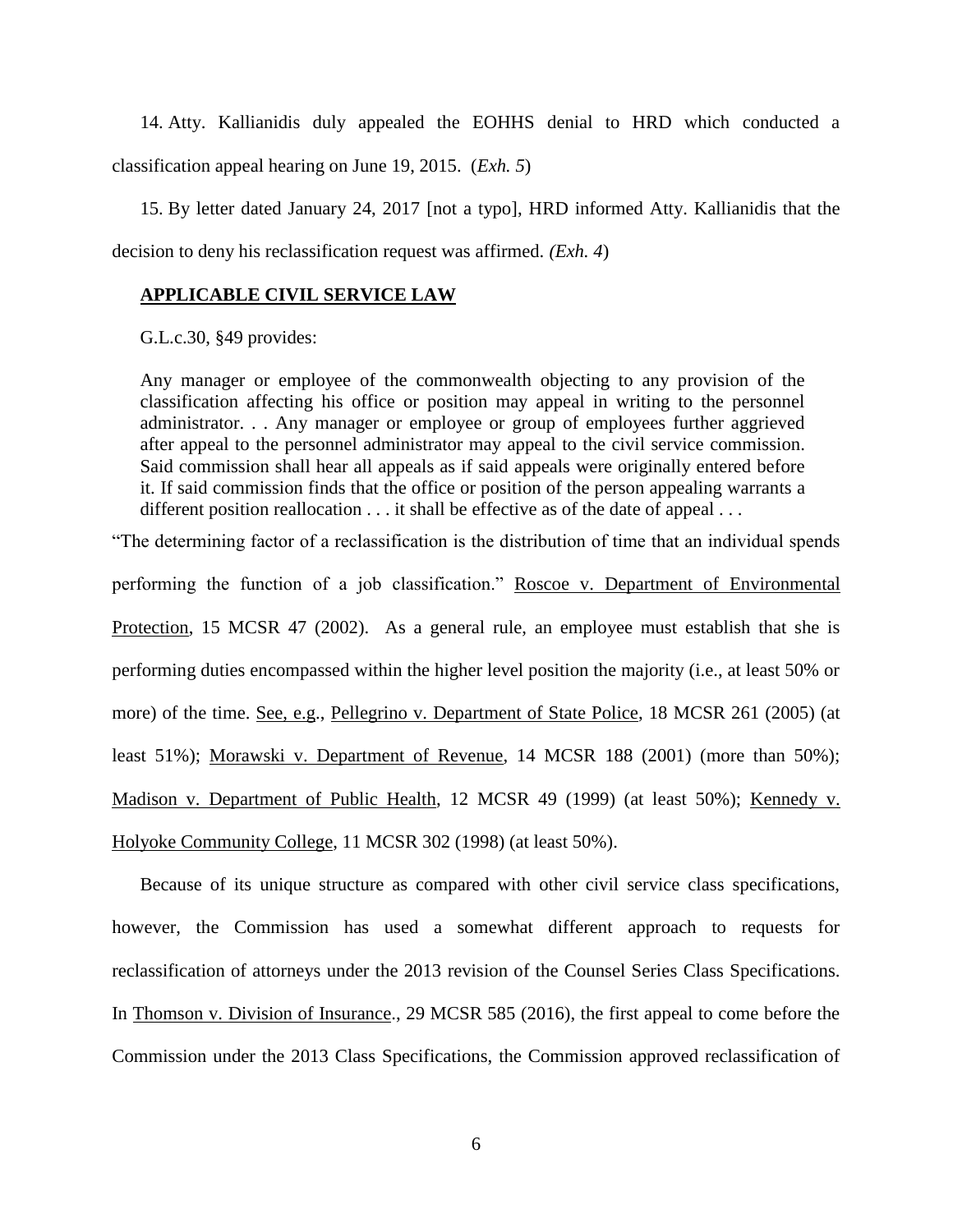that Appellant, a Counsel II, to the newly-created position of Counsel III. The Commission's

Decision summarized the rationale for applying a different approach to Counsel Series appeals:

Clearly, a considerable amount of time, effort and thought was devoted to the development of the new Counsel Series Specifications. The Commission acknowledges that the process was especially complicated because it presented challenges to craft a specification that would be effective to distinguish, by level of expertise, the work performed by skilled legal counsel employed in a wide variety of diverse jobs across state government. By definition, all legal counsel employed by the Commonwealth hold a post-graduate doctorate-level degree and have attained some level of accomplishment in the law. Many come into state government with prior, often extensive experience in a particular field within the practice of law. In addition, unlike many other job specifications that provide a clear civil service "career ladder" from entry level into management roles, the new Counsel Specifications were not intended to be used to provide such a path; indeed, the original drafts were expressly rejected because they overlapped with management positions in the legal area.

Given these factors, the new Counsel Specifications, understandably, depart from the typical job and class specifications that have been the focus of prior Commission reclassification appeals. In addition, the degree of overlap from one Counsel job title to another . . . is much more pronounced than found in most other class specifications.

Accordingly, the Commission reviewed this reclassification appeal under a slightly modified paradigm tailored to resolve the ambiguities in the unique terminology used and to fit that terminology into a workable means to differentiate the work performed by each of the three Counsel job titles. In brief, the Commission has applied a three-prong test to distinguish the job performed by a Counsel III: (a) the Counsel III must have the "Knowledge Education and Experience" as well as the additional requirements described for a Counsel III in the section of the specification entitled "Incumbents are required to have the following at the time of hire"; (b) a Counsel III must have the "distinguishing characteristic" as THE most expert and experienced attorney in the agency in a specific area of expertise essential to a core mission of the agency; and (c) the Counsel III must perform, in the aggregate, at least a majority of the time, duties listed in the Counsel III class specifications under "Supervision Exercised", "Additional Functions Performed", "Additional Key Accountabilities" and "Relationships with Others", with the "Supervision Received" by a Counsel III.

In applying the "distinguishing characteristic" criterion, the Commission will consider the significance of the area of expertise to the core mission of the agency and the degree of specialization involved. Generalized expertise, such as knowledge of administrative law or trial practice, would be less likely to meet the "distinguishing characteristic" criterion than, say, a subject-specific expertise, such as the automobile insurance market expertise held by the Appellant in this case. In addition, the Commission would consider the frequency with which the agency (or a person outside the agency) relies on that expertise, i.e., is it sporadic or regular and sustained and is it current. Although some regular level of work above de minimus would be expected in the area of expertise, the Commission does not construe the Counsel III specification to require that the employee must be working in the area of expertise more than 50% of the time; that threshold can be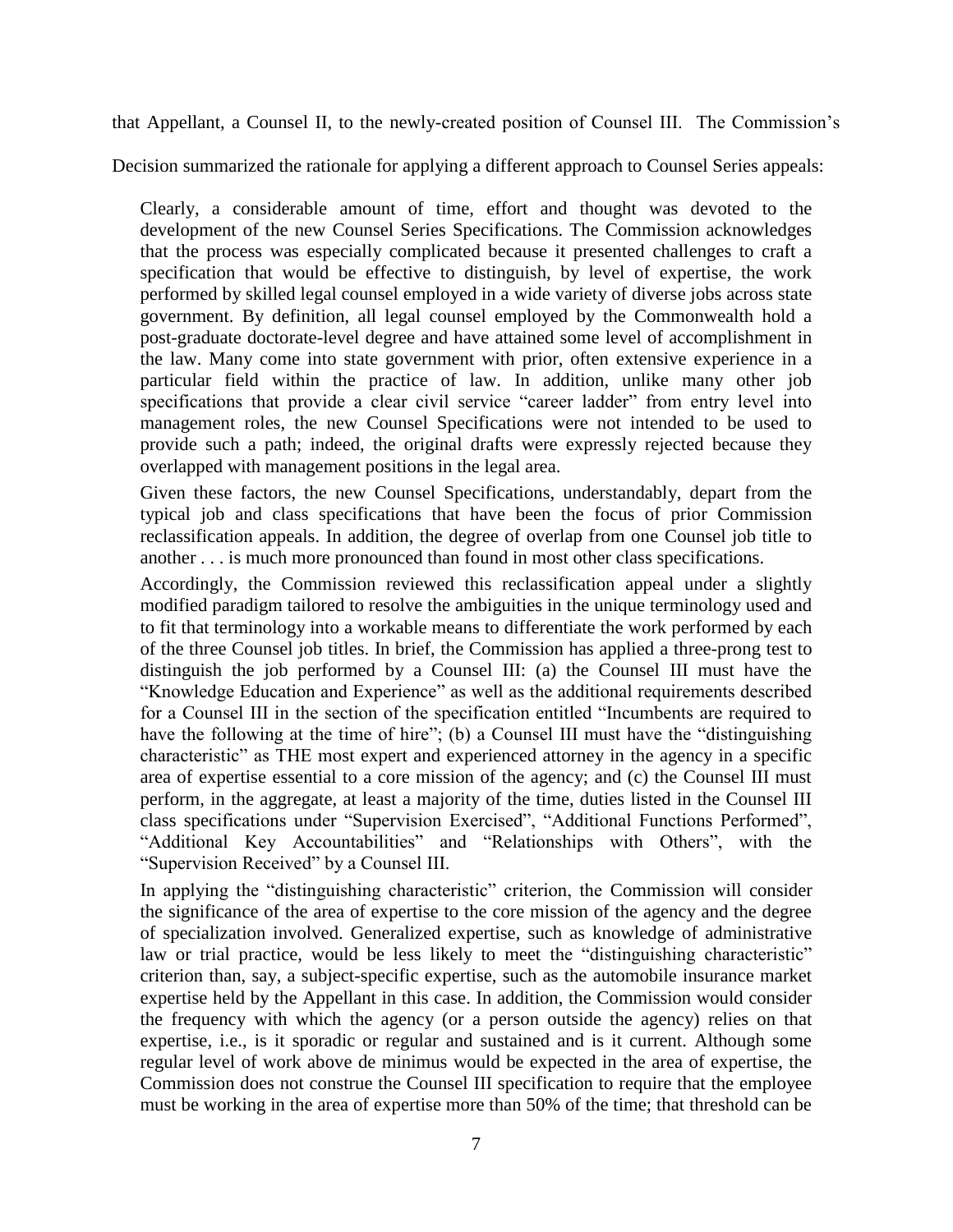met so long as the aggregate duties performed a majority of the time involve any combination of the duties covered by the Counsel III job description as noted herein. Finally, in view of the unusual level of overlap between Counsel II and Counsel III, and the ambiguity in the language used in the specification that purports to "distinguish" those duties, the fact that some of the duties may describe work that can be done by either a Counsel II or Counsel III, the Commission will not exclude from the calculation of the over 50% paradigm work solely because it fits both categories, but will consider all of the facts presented on a case-by-case basis.

Since the Thompson Decision, the Commission has decided five other Counsel Series reclassification appeals.

- In Rubin v. HRD, 30 MCSR 8 (2017) the Commission allowed the Appellant's appeal for reclassification to a Counsel III, finding that she was the Division of Insurance "go to" expert in several substantive core areas of insurance law and performed those duties, along with others, at the Counsel III level a majorityof her time.
- In Phelan v. Division of Insurance, 30 MCSR 45 (2017), the Commission upheld the denial of that Appellant's appeal for reclassification of his positions from Counsel II to Counsel III, finding that he did not meet the Commission['s modified test for reclassification to the newly created Counsel III position.
- In Tannenbaum v. Department of Revenue, 30 MCSR 167 (2017), the Commission upheld the denial of a request for reclassification from Counsel I to Counsel II. Although the Appellant had over ten years of experience as a Counsel I, her duties had not expanded to include any Counsel II-specific tasks, she was not handling cases of particularly more complexity than others, she had one of the largest backlogs on the staff, and did not possess any specialized expertise in any core area of practice.
- In Duvall-Paprocki v. Department of Revenue, 30 MCSR 188 (2017), the Commission denied an appeal for reclassification from Counsel I to Counsel II. Although the Appellant had seven years' experience as a Counsel I and performed with greater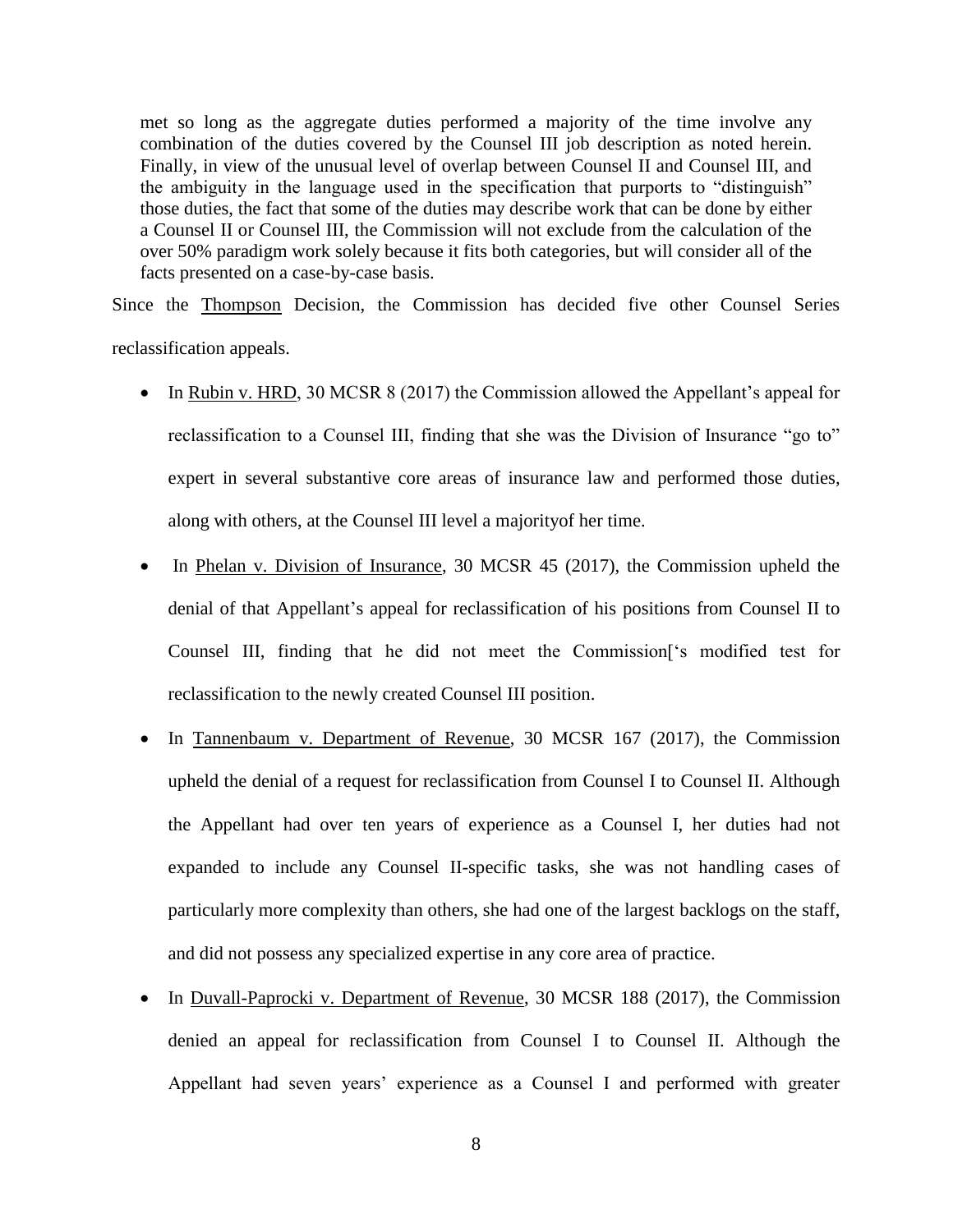efficiency, and productivity her duties had not changed or become particularly more specialized or complex and still required supervision over non-routine matters. In addition, she lacked supervisory responsibility which, for the particular unit to which she was assigned, DOR had consistently specified was a required duty for all Counsel IIs.

• In Walleigh v. Department of Housing & Community Development, 30 MCSR 505 (2017), the Commission allowed the appeal for reclassification from Counsel I to Counsel II who, after five years with the DHCD's Office of General Counsel OGC)l, had assumed formal responsibility as the primary, lead attorney for the management and program staff of the largest agency within the DHCD umbrella, essentially, inheriting the duties formerly performed by two Counsel IIs and "stepping into the shoes" of the Counsel II who trained and mentored him when he started with the OGC.

### **ANALYSIS**

As is often true in most classification appeals, Mr. Kallianidis, by all accounts, comes before the Commission as a seasoned and dedicated public servant who works hard at his job. However, reclassification of a position requires proof that the specified duties of the higher title are, in fact, actually being performed as the major part of his current position. Accordingly, the issue before the Commission is limited to that narrow question.

The preponderance of the evidence establishes that Mr. Kallianidis's job duties fit the classification specification for a Counsel II and do not qualify him for reclassification to Counsel III, primarily because he does not perform as the most expert legal professional in the agency, which is a core distinguishing characteristic required for a Counsel III.

First, Mr. Kallianidis has served as a BOH hearing officer for over twenty years, longer than any of his peers, and has seen the work evolve as the laws governing Medicaid and MassHealth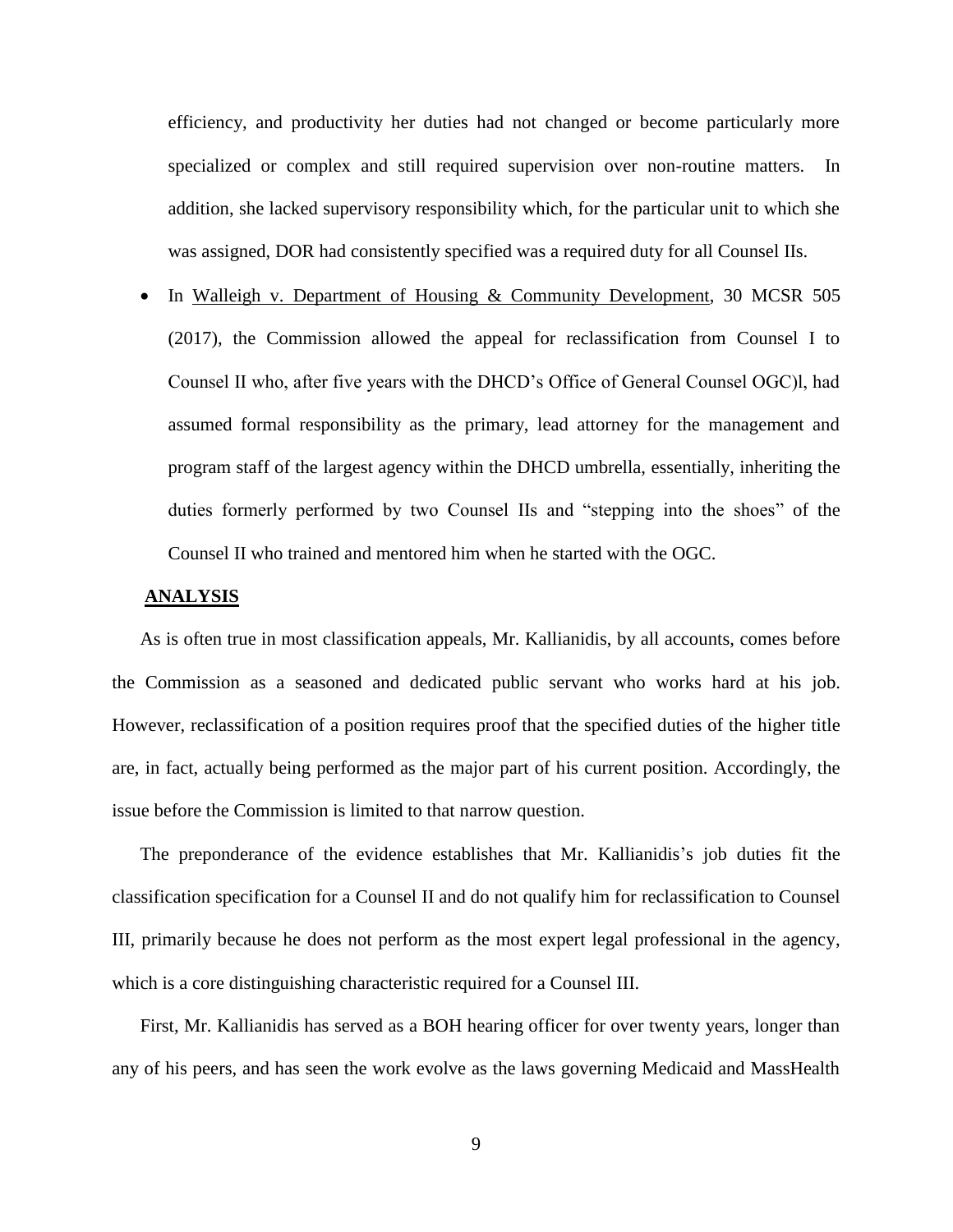have evolved and require more sophisticated analysis. Atty. Kallianidis clearly brings a longcareer of competence as a BOH hearing officer that enables him to work more deftly and to adapt more quickly to new tasks than others with less experience. Longevity and experience, alone, however, do not supply the necessary distinguishing characteristics that make a Counsel III. To be sure, the classification specification could have defined the levels on such chronological grounds, but it does not. Rather, the requirement of the specification, as the commission's decisions have construed tem, focuses not simply on the incumbent's prior depth of "experience", but on the candidate's present performance at a singularly high level of specific "expertise" that is unique to the agency and sets the incumbent apart from his or her peers.

Second, I have carefully reviewed the work product provided by Atty. Kallianidis and those of other BOH hearing officers. Atty. Kallianidis clearly has demonstrated that he has a produced a solid record of high-quality BOH hearing decisions on a variety of substantive disputes. For the most part, however, the quality and quantity of his work product does not appear to be of the nature that would qualify as setting his work as unique among his peers. Of the fourteen Decisions he provided, authored from 2012 to 2017, twelve of them are typical of the length (6 to 8 pages) and concern substantially comparable issues of income and asset eligibility and denial of services, or calculation of benefits, as the Decisions provided by the Respondent authored by other Counsel IIs. Atty. Kallianidis candidly agrees that he is "not the only one doing what I do" and that other Counsel IIs "do similar things to what I do."

Atty. Kallianidis did produce copies of two decisions that he authored in 2014 that appear more extensive than most others that he and his peers wrote. One decision involved a consolidated appeal by a Massachusetts hospital provider from denial of eleven different requests for inpatient admission of MassHealth members as medically unnecessary. The 18-page Decision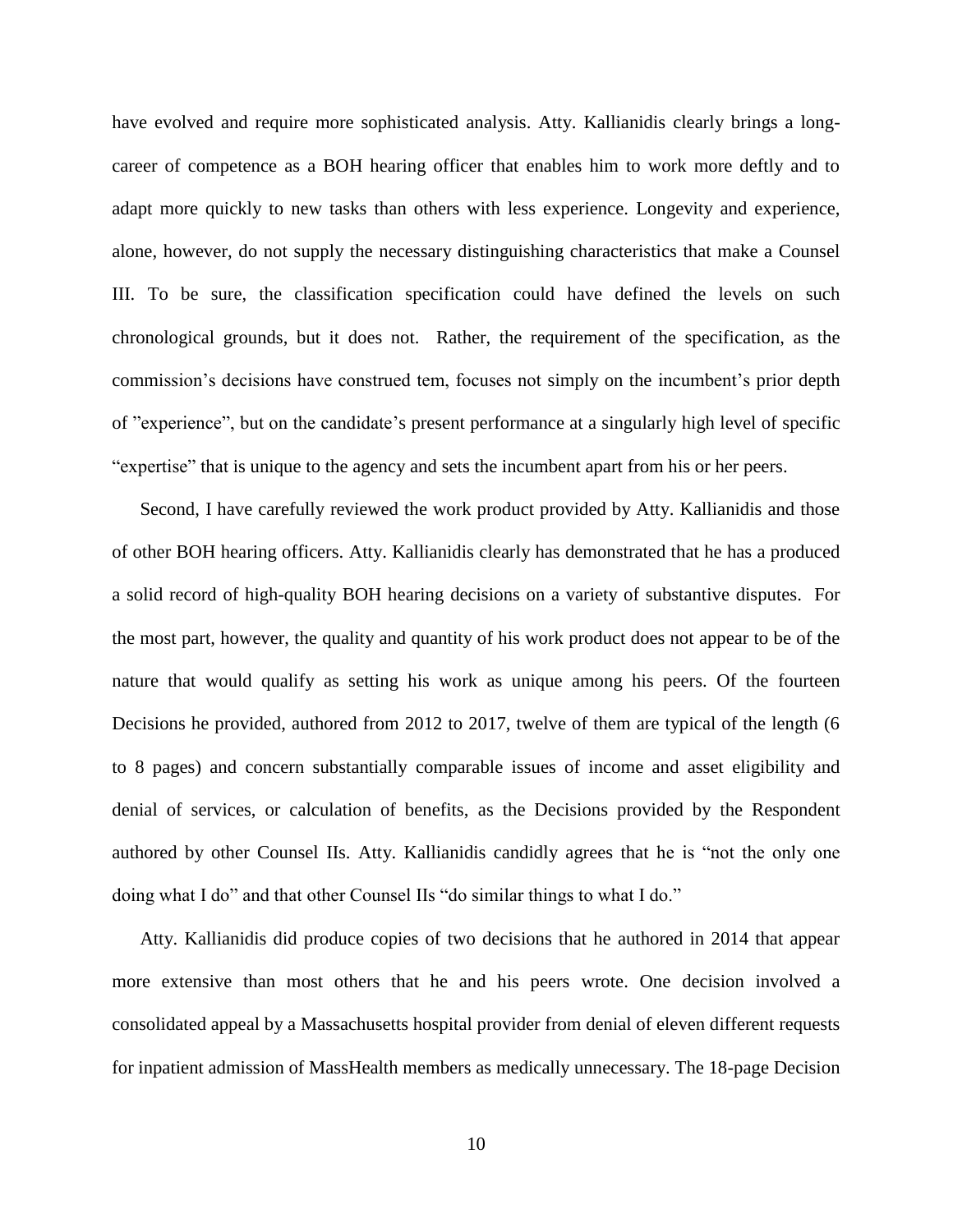made findings of fact as to each of the requested admissions, and applied the applicable "medical necessity" standard contained in the MassHealth regulations to each of the fact scenarios, concluding that the hospital had failed to establish that, in each of the eleven cases, the "treatments could not have been produced in the more conservative, less costly outpatient setting." The second more complex 2014 Decision provided by Atty. Kallianidis involved the appeal of a provider who had been terminated from the MassHealth orthodontics program and assessed \$253,519 in overpayment. Atty. Kallianidis authored a 29 page-decision which upheld MassHealth's termination decision, but reduced the amount of overpayment to \$40,491. I agree with Atty. Kallianidis that this decision presented some novel, unsettled issues and required application of a specific subpart of the MassHealth regulations governing dental services that may not be something that would commonly arise,

Neither of these two more complex decisions (both authored four years ago), nor the other dozen decisions provided by Mr. Kallianidis, demonstrate a level of unique agency expertise that is necessary to distinguish a Counsel II from a Counsel III. At bottom, all of these decisions call for the ability to identify and apply the same body of applicable statutes and regulations governing MassHealth members and providers and, in some cases "elder law", and applies the law and regulations to the specific facts presented, subject to approval of the BOH Director (Fair Hearing cases) or the Assistant Secretary of EEOC (provider appeals) and further subject to judicial review. Having been assigned a case that required learning about one or more specific, and possibly infrequently invoked, parts of those regulations (i.e. complex and unsettled "elder law" and asset issues or rules unique to orthodontists) does not equate to possession of the "specialized expertise" in a "specific area of the law" required for elevation to a Counsel III. I can find no plausible reason to interpret the Counsel Class Specifications to intend that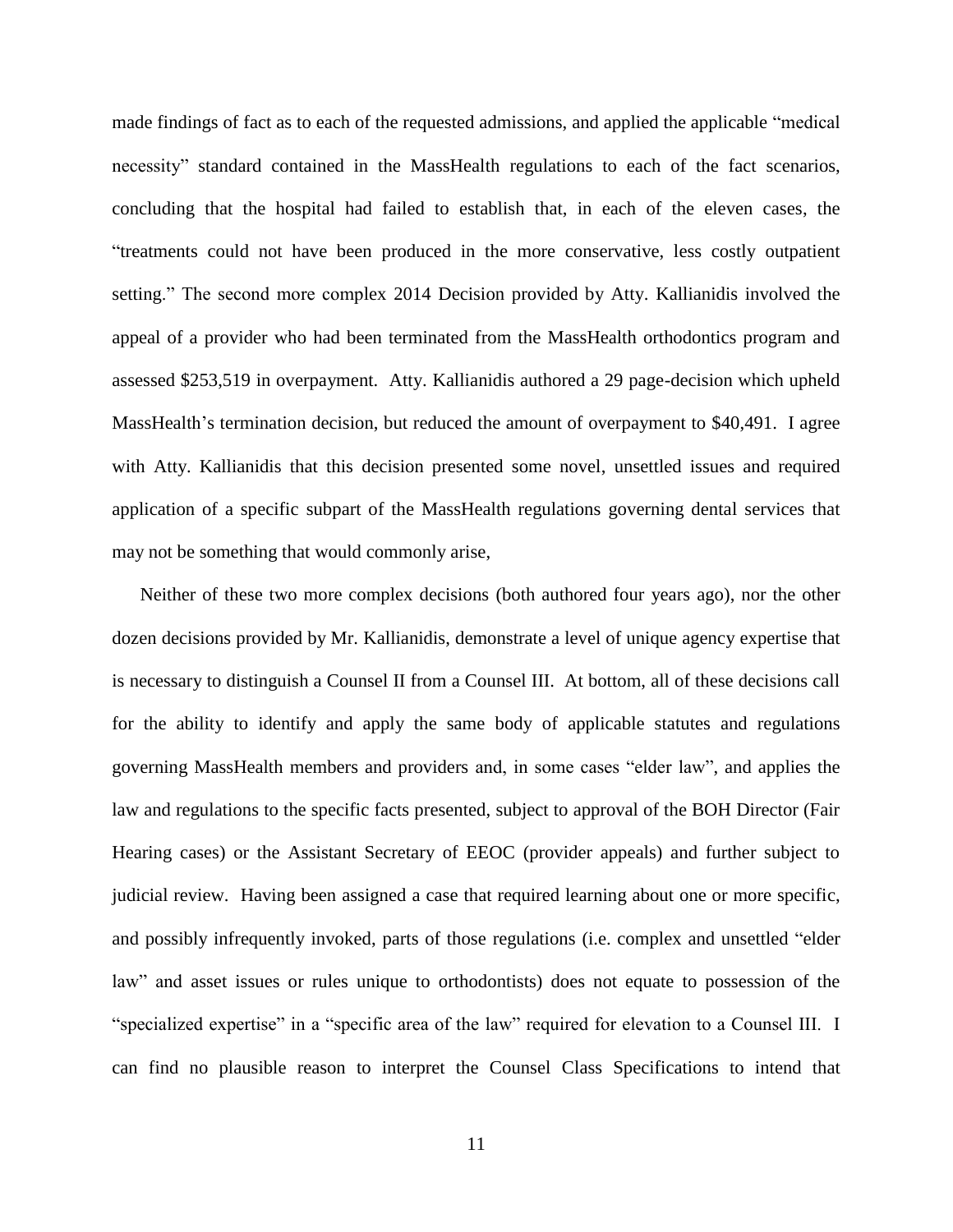experience with pieces of what is essentially the same body of law in which at least four or five other senior Counsel IIs are also "experts" meets the test for distinguishing a Counsel II from a Counsel III.

Third, Atty. Kallianidis argues that the Commission's three-part test for distinguishing Counsel II and Counsel III positions is erroneous as a matter of law, specifically, that the second prong – requiring that an attorney be THE expert in some core area of the law – misreads the Classification Specifications. He points out that the Counsel III Distinguishing Characteristics "merely" describes a Counsel III as "*the* most expert and experienced attorney *in this series*" *(emphasis added)* but also states: "Incumbents at this level serve as subject matter experts and have *advanced knowledge* of laws, legal principles and practices. The distinguishing characteristic of the Level III is incumbents at this level are statewide or agency expert [sic] with *more* legal experience and have *greater* expertise in a specialized area of the law." (Exh.15) Atty. Kallianidis argues that the second prong of the Commission's three-part test incorrectly conflates these provisions and that the "most expert . . . in the series" is a generic reference to the fact that Counsel IIIs have more experience than others "in the series", i.e., Counsel IIs (whom he characterizes as "journeymen") and Counsel Is (entry-level attorneys with little or no experience). In other words, the Class Specifications cannot be read to mean that, in effect, only one attorney in any particular agency can be THE expert in a particular area of the law to qualify as a Counsel III, but that it is possible that a group of senior attorneys with an equivalent level of "greater experience" and "advanced knowledge" may all be considered to be working at the Counsel III level.

Atty. Kallianidis's point is certainly fair argument. The Commission has wrestled with the ambiguities in the new Counsel Series Class Speculations, which are not a model of clarity and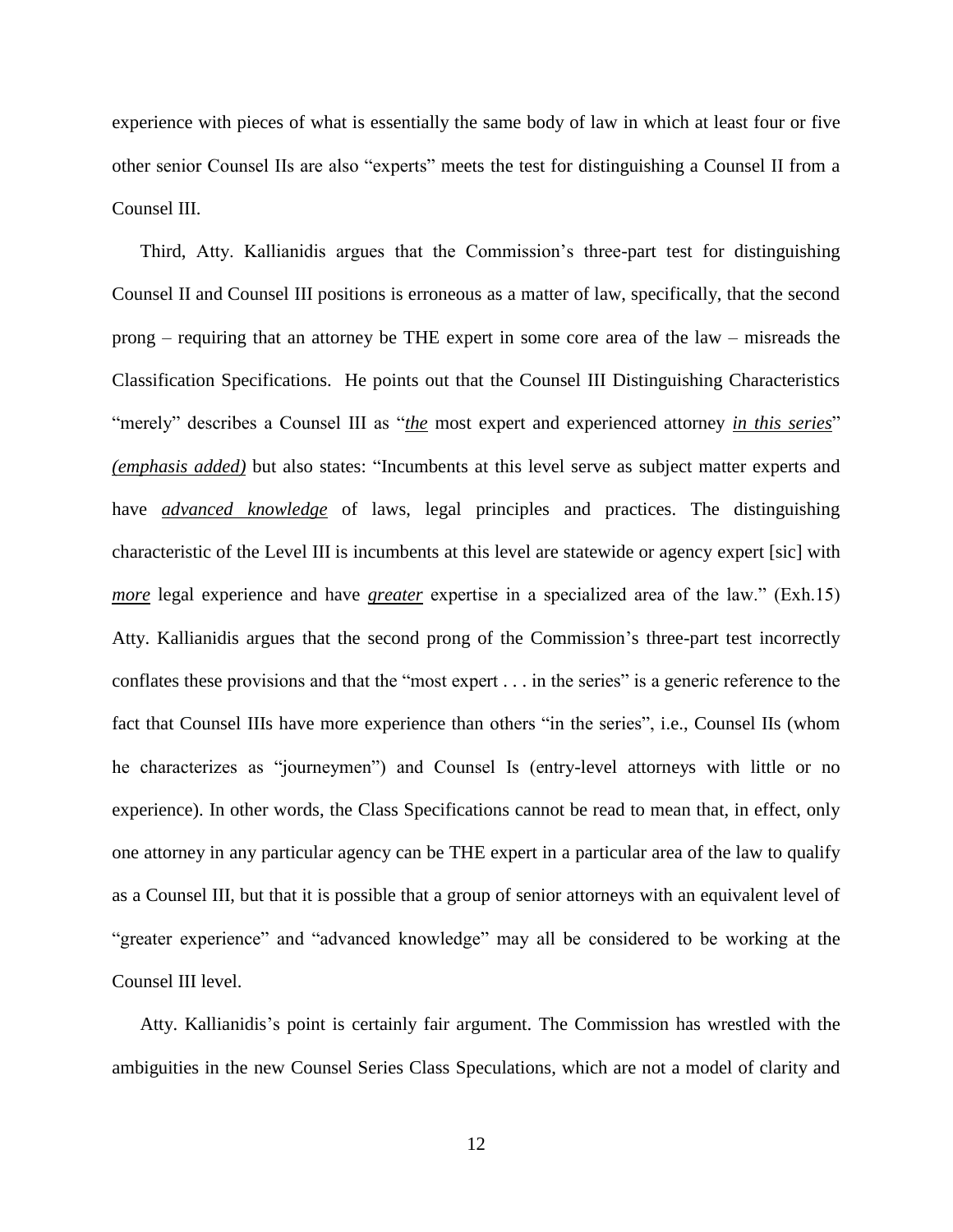precision. It was not after considerable deliberation that the Commission arrived at the "three part test" as the most rational and practical solution to reconciling the somewhat ambiguous language of the Counsel Series Class Specifications with HRD's expressed intent in promulgating it. This conclusion took into account the fact that it was clear that the new specifications were not meant to create a "career ladder" but intended to provide for distinguishing the very few counsel at an agency (generally working under a General Counsel) who were relied upon to provide unique "subject matter" legal advice that no one else could provide. I do not see good cause to revisit that analysis or to change the Commission's "three part test" as a general rule.

I do find it plausible that, in drafting these specifications, little attention was given to the many so-called "quasi-judicial" agencies such as the BOH, where attorneys serve not as legal advisors to agency management on a particular "subject matter", but serve as independent hearings officers. HRD did not participate in this hearing and BOH Director Larkin was not fully informed on the development of the new specifications. The fact that she candidly stated that she was at a "loss" to know how the new specifications were to be applied to BOH reinforces the conclusion that the new specifications may not be as suitable a fit for an agency such as the BOH as they would in a Office of General Counsel organization. However, were the Commission to make an exception to the "three part test" general rule for the BOH, it would open the door to many other senior attorneys with "advanced knowledge" who serve as hearing officers in other similarly-situated agencies to seek reclassifications. I am convinced that HRD did not intend that the new Counsel III title would become as widely available, either in the context of an Office of General Counsel organization or in a BOH-type agency, in such a manner as to create a de facto "career ladder" which, in effect, would enable all Counsel IIs to convert their position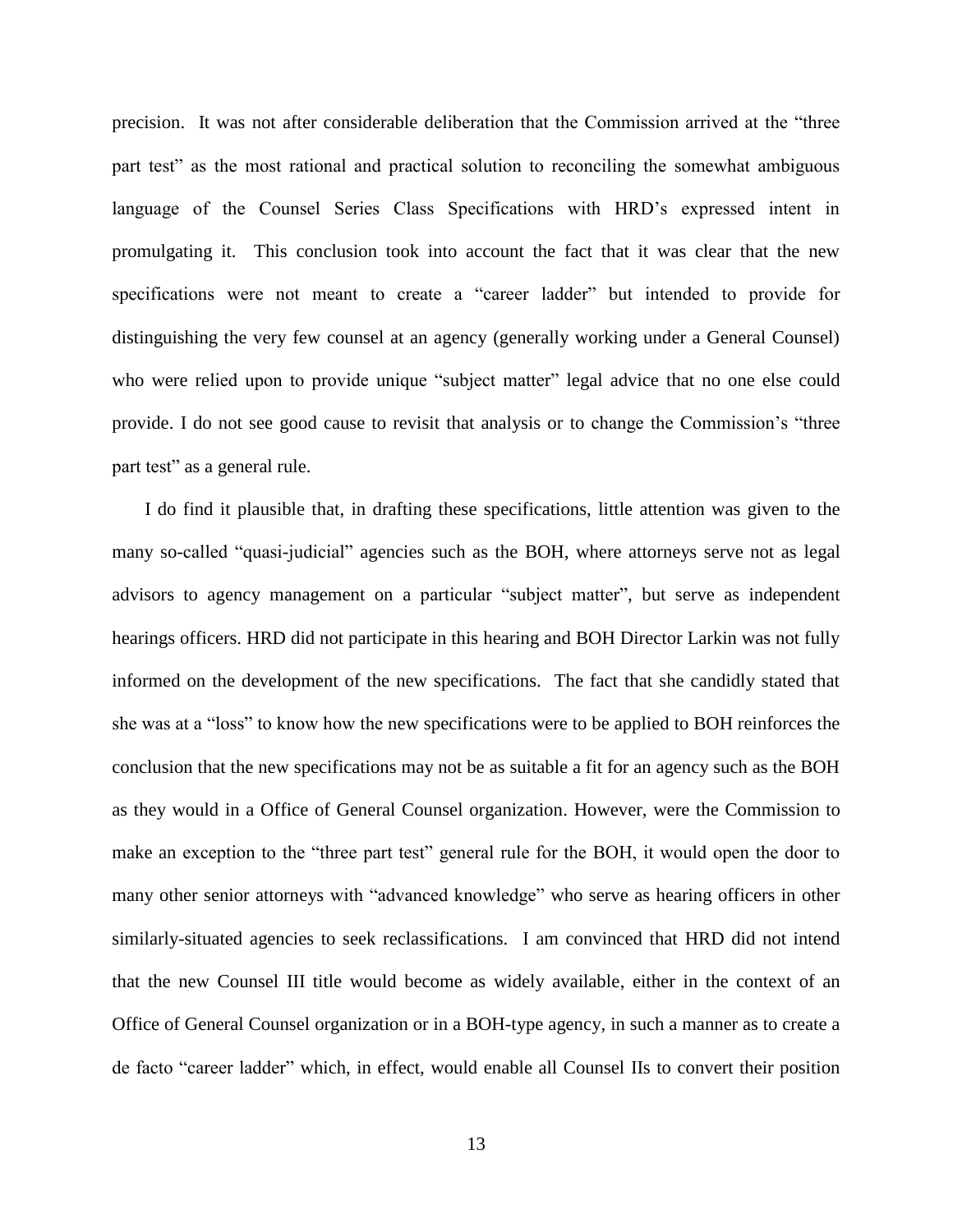into a Counsel III upon achieving some senior level of "advanced knowledge" in their field. Absent further clarification or modification of the new specifications by HRD to suggest that result is consistent with the intent of the specifications, the Commission must tread carefully here and continue to apply the "three part test" without exception to all reclassification requests under the new Counsel Series Classification Specifications.

Finally, Mr. Kallianidis took exception to the eighteen month delay between the date he received a hearing on his classification appeal from HRD (June 2015) and the date he received what was, in effect, a form letter denying his appeal. His objection is well-taken. While the Commission is aware that there may be extenuating, and not systemic, circumstances in this or another particular case, the Commission urges HRD to assure that future review of classification appeals are handled in a timely manner.

In sum, I do not doubt that Mr. Kallianidis is one of, and probably the most experienced BOH attorney now working for the BOH. But being the "most experienced" does not equate to being the "most expert" in some unique field, which is the required yardstick for promotion to Counsel III.

Accordingly, for the reasons stated above, the appeal of the Appellant, Stanley Kallianidis, under Docket No. C-17-028, is *dismissed.*

Civil Service Commission

*/s/ Paul M. Stein* Paul M. Stein Commissioner

By vote of the Civil Service Commission (Bowman, Chairman; Camuso, Ittleman, Tivnan & Stein, Commissioners) on March 15, 2018.